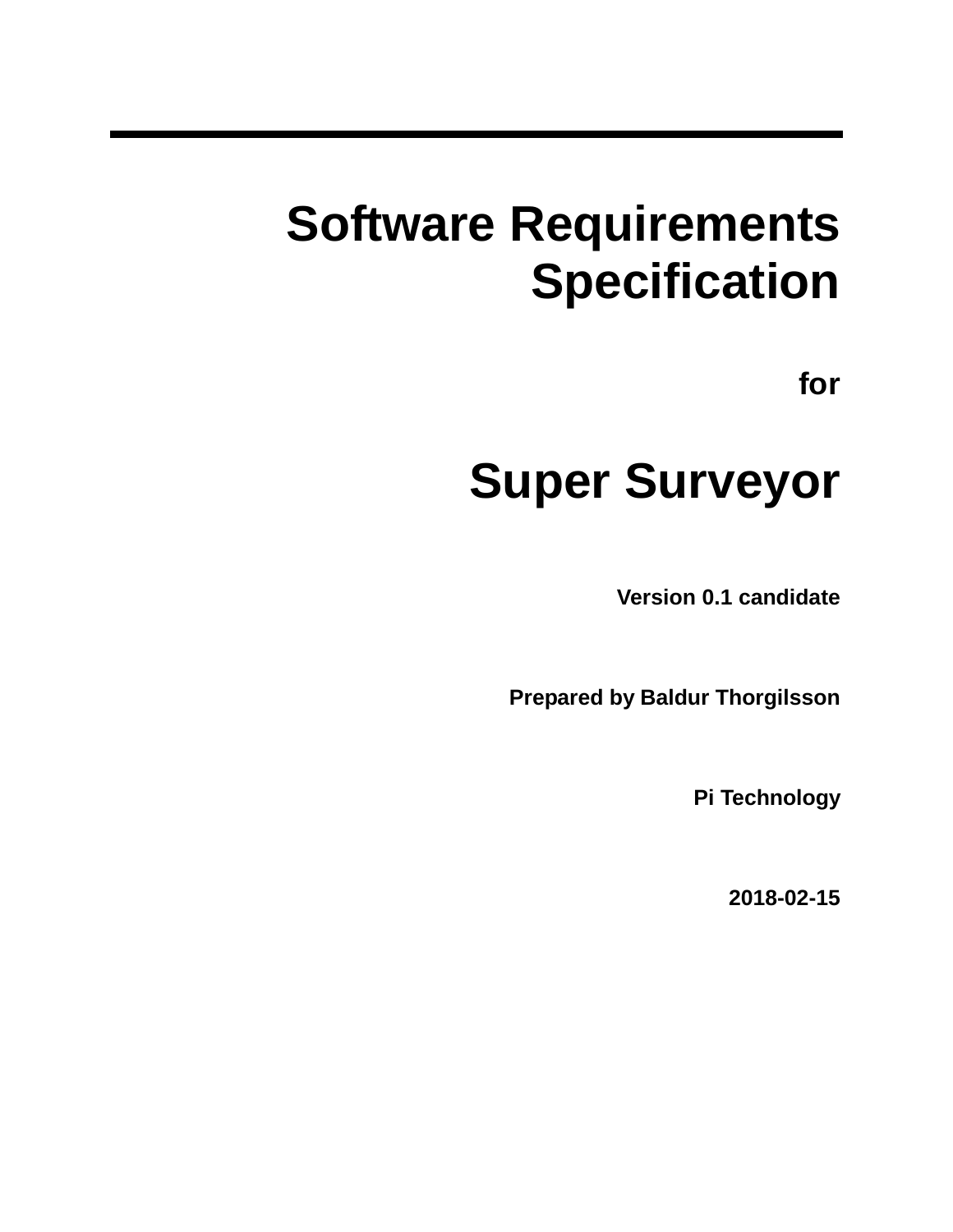# **Table of Contents**

|    |            | 1. Introduction |  |
|----|------------|-----------------|--|
|    | 11         |                 |  |
|    | 12         |                 |  |
|    | 1.3        |                 |  |
|    | 1.4        |                 |  |
|    | 1.5        |                 |  |
|    | 1.6        |                 |  |
| 2. |            |                 |  |
|    | 21         |                 |  |
|    | 2.2        |                 |  |
|    | 2.3        |                 |  |
|    |            |                 |  |
|    | 24         |                 |  |
|    | 2.5        |                 |  |
|    | 2.6        |                 |  |
|    | 2.7        |                 |  |
|    |            |                 |  |
|    |            |                 |  |
|    | 31         |                 |  |
|    | 3.2        |                 |  |
|    | 3.3        |                 |  |
|    | 3.4        |                 |  |
|    |            |                 |  |
|    | 41         |                 |  |
|    | 4.2        |                 |  |
|    |            |                 |  |
|    | 5.1        |                 |  |
|    | 5.2        |                 |  |
|    |            |                 |  |
|    | 5.3        |                 |  |
|    | 5.4<br>5.5 |                 |  |
| 6. |            |                 |  |

# **Revision History**

| <b>Name</b> | Date | <b>Reason For Changes</b>                                | <b>Version</b> |
|-------------|------|----------------------------------------------------------|----------------|
| First draft |      | 2018-02-15   Initial version draft sent out for comments | Version 0.1    |
|             |      |                                                          |                |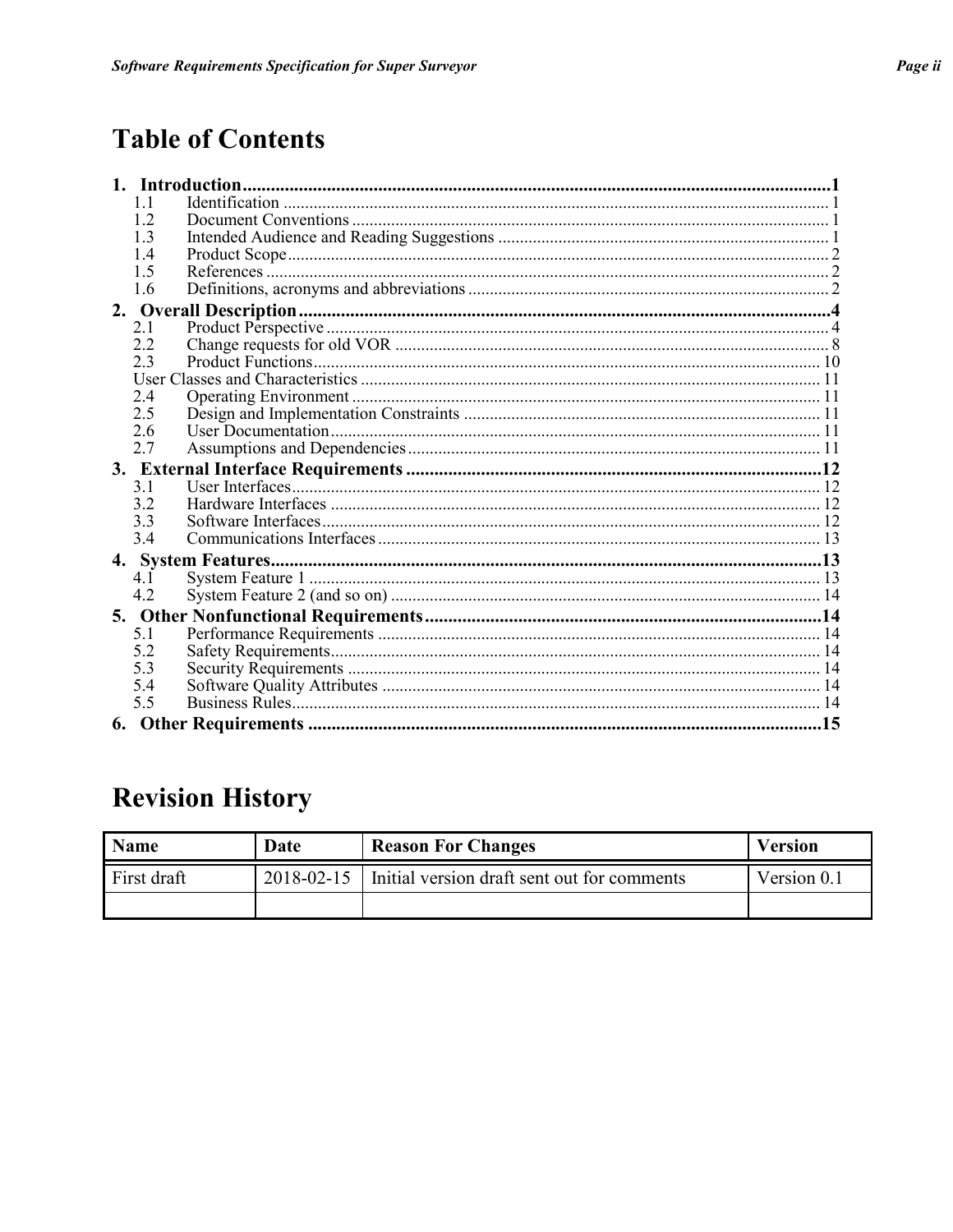## **1. Introduction**

## **1.1 Identification**

*<Identify the product whose software requirements are specified in this document, including the revision or release number. Describe the scope of the product that is covered by this SRS, particularly if this SRS describes only part of the system or a single subsystem.>*

The software described in this document is currently called Super Surveyor and is here after referred to as **the SW**. This name might change later.

The first release of the SW is projected to have the version number 1.0. This document is to describe its functionality.

The version of this document is 0.1

#### **1.2 Document Conventions**

*<Describe any standards or typographical conventions that were followed when writing this SRS, such as fonts or highlighting that have special significance. For example, state whether priorities for higher-level requirements are assumed to be inherited by detailed requirements, or whether every requirement statement is to have its own priority.>*

This template is fetched at [https://web.cs.dal.ca/~hawkey/3130/srs\\_template-ieee.doc.](https://web.cs.dal.ca/~hawkey/3130/srs_template-ieee.doc) Defined terms are highlighted with **bolding**.

Requirements will come with priority to indicate in which order they will be implemented. Versions might be released with only some of the total list of requirements implemented.

#### **1.3 Intended Audience and Reading Suggestions**

*<Describe the different types of reader that the document is intended for, such as developers, project managers, marketing staff, users, testers, and documentation writers. Describe what the rest of this SRS contains and how it is organized. Suggest a sequence for reading the document,*  beginning with the overview sections and proceeding through the sections that are most pertinent *to each reader type.>*

This document is written for aerial survey persons (users and testers of the system) and software developer to clarify the function and look of the software. Also, people planning surveys or using results might have wishes for functionality. Administrators of the SW will be able to perform special and rare functions with less obvious user interface.

Here is a list of collaborators to this document. The draft will be sent to this email list for feedbacks and comments.

| Jack Lawson            | John.Lawson@dfo-mpo.gc.ca            |
|------------------------|--------------------------------------|
| Debra Palka            | debra.palka@noaa.gov                 |
| Jean-Francois Gosselin | Jean-Francois.Gosselin@dfo-mpo.gc.ca |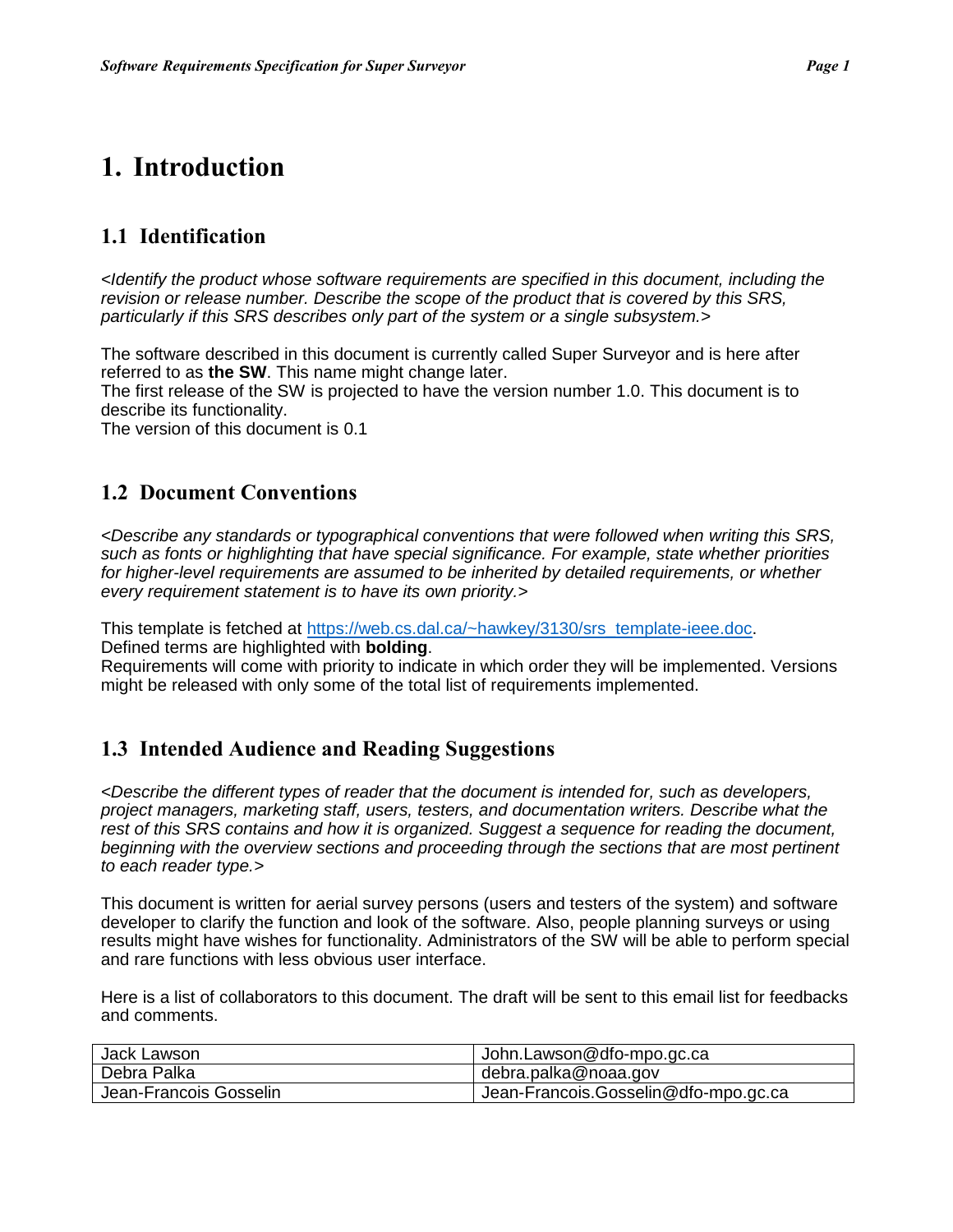| Daniel Pike               | kinguq@gmail.com                     |
|---------------------------|--------------------------------------|
| Gísli Víkingsson          | gisli.vikingsson@hafogvatn.is        |
| <b>Phil Hammond</b>       | psh2@st-andrews.ac.uk                |
| Thomas Doniol-Valcroze    | Thomas.Doniol-Valcroze@dfo-mpo.gc.ca |
| <b>Baldur Thorgilsson</b> | baldur@pitemp.com                    |

## **1.4 Product Scope**

*<Provide a short description of the software being specified and its purpose, including relevant benefits, objectives, and goals. Relate the software to corporate goals or business strategies. If a separate vision and scope document is available, refer to it rather than duplicating its contents here.>*

(I need some input on why the surveys are performed, who wants them)

**The SW** is an integrated tool for aerial surveyors to plan an aerial survey, enter data during the survey and postprocess and extract information from the survey.

- Planning involves adding lines to maps.
- On board data entry involves either vocal messages (recorded by the SW) and transcribing later or real time transcribing.
- Postprocessing involves error detection, calculating covered area, and calculating densities.

The software runs on a Windows computer and gets input from hardware devices like Geometers, microphones and keyboard to present data on maps.

**The SW** can check data for errors and output data in files for further processing.

**The SW** needs to be able to run without internet connection.

Data is maintained in database and in log files.

**The SW** can be extended by plugins and can connect to the cloud.

**The SW** needs to be very robust against data loss.

**The SW** can calculate the densities (animals per square kilometer) for the whole survey area and subdivisions of it. It can calculate the differences between subdivisions and variation of a subdivision between years.

## **1.5 References**

*<List any other documents or Web addresses to which this SRS refers. These may include user interface style guides, contracts, standards, system requirements specifications, use case documents, or a vision and scope document. Provide enough information so that the reader could access a copy of each reference, including title, author, version number, date, and source or location.>*

[https://web.cs.dal.ca/~hawkey/3130/srs\\_template-ieee.doc](https://web.cs.dal.ca/~hawkey/3130/srs_template-ieee.doc)

<https://code.msdn.microsoft.com/windowsdesktop/Creating-a-simple-plugin-b6174b62>

#### **1.6 Definitions, acronyms and abbreviations**

| Term | Definition                                       |
|------|--------------------------------------------------|
| User | A person entering or extracting data from the SW |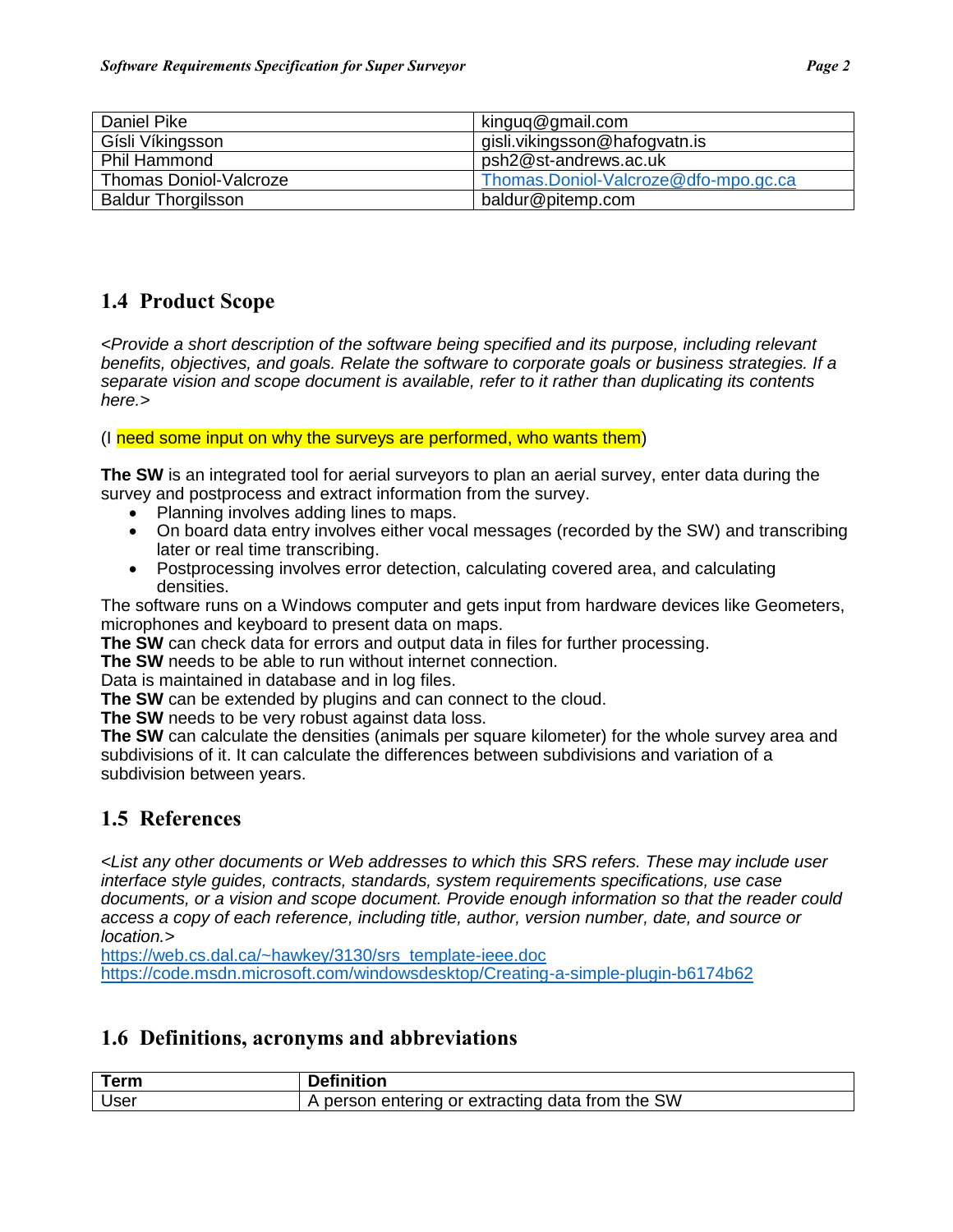| <b>Tester</b>        | A person testing the functionality of the SW                            |  |  |
|----------------------|-------------------------------------------------------------------------|--|--|
| Developer            | A person constructing the SW                                            |  |  |
| Administrator        | A person managing the SW (setup, update, rare or complex functions)     |  |  |
| <b>GPS</b>           | Global positioning system                                               |  |  |
| Transect             | A straight path along which one counts and records occurrences of the   |  |  |
|                      | species of study                                                        |  |  |
| Waypoint             | A point on the map, typically endpoints of Transects                    |  |  |
| Distance sampling    | The data collected are the distances of the objects being surveyed      |  |  |
|                      | from transects, and the objective is to estimate the average density of |  |  |
|                      | the objects within a region.                                            |  |  |
| <b>Aerial survey</b> | A project that can take several days. It involves planning of transects |  |  |
|                      | and flight on predefined transects performing distance sampling         |  |  |
| Segment              | Sub-section of a Transect                                               |  |  |
|                      |                                                                         |  |  |
|                      |                                                                         |  |  |
| Period of effort     |                                                                         |  |  |
| Circling             | To re-fly a segment in which a sighting was made                        |  |  |
| Sighting             | To enter data (vocally, by keyboard or otherwise) about an observation  |  |  |
|                      | (can be an individual or group)                                         |  |  |
| Sighting data        | The data to enter for each sighting                                     |  |  |
| Segment of effort    | A segment where sighting has been performed                             |  |  |
| Effort               | A period of active searching effort                                     |  |  |
| Navigator            | Transcriber                                                             |  |  |
| Transcriber          | Person coding the information of a sighting into the SW                 |  |  |
| Observer             | Person reporting sightings                                              |  |  |
| g(0)                 | probability of detection on the transect line, usually assumed to be 1  |  |  |
| survey status        | All environmental conditions                                            |  |  |
| Protolegs            | A period of time (or distance?) where the survey status is the same     |  |  |
| Leg                  | For practical analysis purposes, protolegs are later amalgamated into   |  |  |
|                      | "legs", which combine consecutive protolegs for which a subset of       |  |  |
|                      | conditions (is condition same as survey status?) was the same           |  |  |
| Flight               | An unbroken period of transit along a transect during which all the     |  |  |
|                      | observers were in the same position. (Is this a good word? Could be     |  |  |
|                      | confused with an over-flight or mission?)                               |  |  |
| Records              | A list of sightings, voice, GPS or other data from a survey             |  |  |
| <b>Effort</b> area   | The total area of a survey                                              |  |  |
| Effort sub area      | A part of a survey area, typically compared to other sub areas or same  |  |  |
|                      | sub are between years.                                                  |  |  |
| Web portal           | A web application which stores and shows data                           |  |  |
| The cloud            | Web portal                                                              |  |  |
| <b>DFO</b>           |                                                                         |  |  |
| <b>SCANS</b>         |                                                                         |  |  |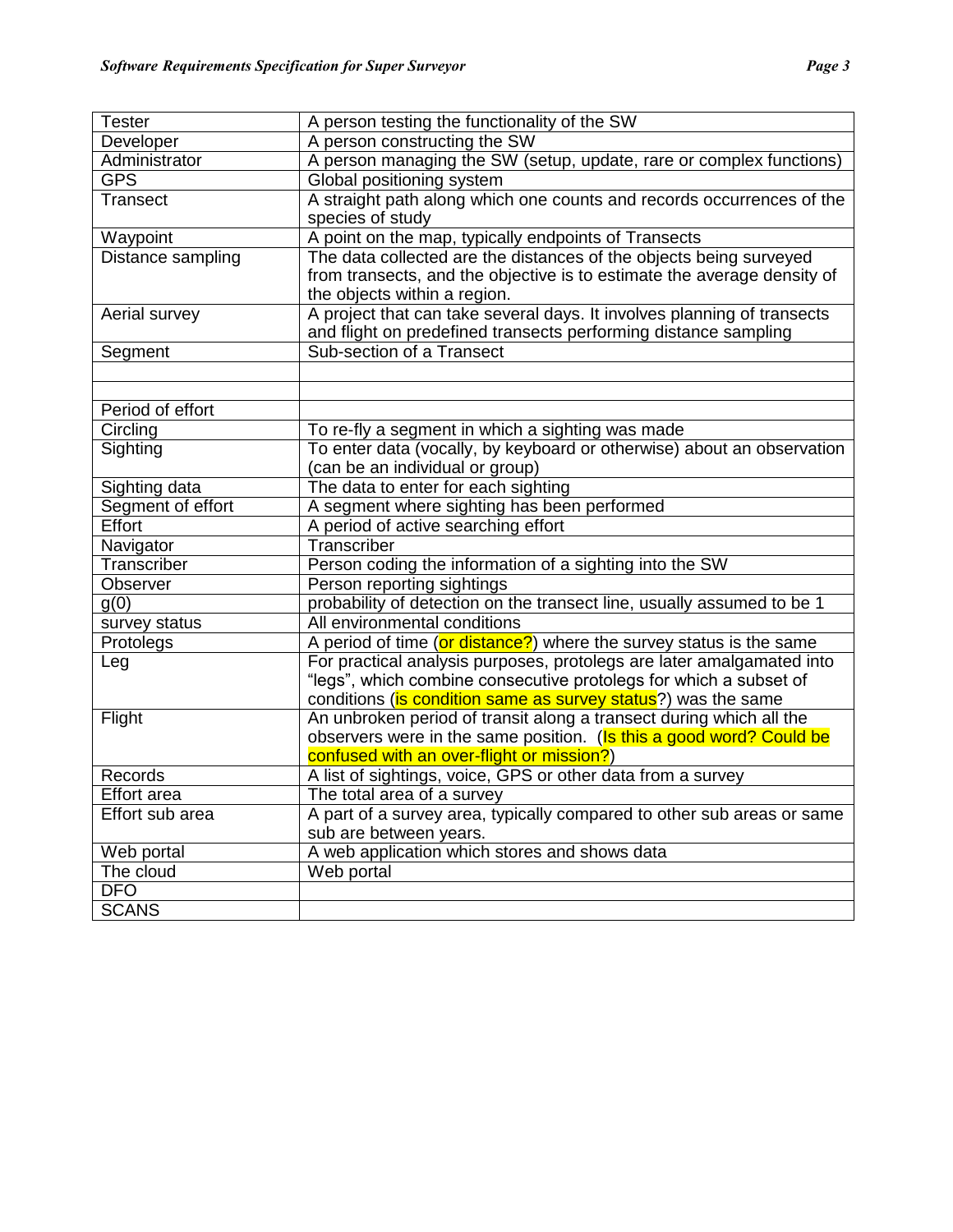# **2. Overall Description**

## **2.1 Product Perspective**

*<Describe the context and origin of the product being specified in this SRS. For example, state whether this product is a follow-on member of a product family, a replacement for certain existing systems, or a new, self-contained product. If the SRS defines a component of a larger system, relate the requirements of the larger system to the functionality of this software and identify interfaces between the two. A simple diagram that shows the major components of the overall system, subsystem interconnections, and external interfaces can be helpful.>*

The SW is a further development of a software system called VOR. Jack Lawson supplied a bundle of files that was investigated. The VOR is a collection of programs:

- The main VOR program written in C language. Main emphasis is to enter information about sightings and conditions during the survey.
- The prop02.mdb Access database with Visual basic code. The usage is for processing the data after the survey.
- The stitch.exe and circle.exe written in Fortran. These are executive files without source (one of the documents disclosed that it was written in Fortran) and are either used by one of the other programs above or run separately.
- BWCC.DLL, NAGE04.DLL, NAGSX.DLL file's function is unclear and no source found for them.

Since C-source code for VOR main program is available and one executive version is run-able, it should be possible to reconstruct the look and functionality. There is no project file, so the current source code cannot be compiled as is.

A document is available describing the usage of the Access data base, but not the process. The document mention functions like stitching, tandem and porpoise without explaining the purpose of those routines. Digging into the Visual Basic code should explain the functionality.

For stitch.exe and circle.exe*,* BWCC.DLL, NAGE04.DLL, NAGSX.DLL there seems to be no description and no source code to read. Here more information is needed (not necessary code, but the idea or purpose)

From the documents in the bundle, it seems like a rather complex procedure to install and run all these programs together. Also the current VOR program is not

The SW is to replace the VOR ensemble of programs into one new up-to-date program that can record and process the data as needed for a broad group of surveyors. The VOR program was designed from the standpoint of real-time transcription. Other groups like to record the sightings as audio and transcript after the overflight. Both options should be possible in the SW. Other applications like sampling over land should also be possible.

Current VOR is designed for a setup where one PC is recording from several observers. The SW should be able to do this, but also handle a situation where each observer has its own PC, tablet or phone. Time sync is accomplished e.g. by GPS.

There is a list of issues to fix for the VOR program, this list must be included in the requirements for the SW (see next chapter).

A new device for angular measurement, the Geometer, seem to be beneficial. Also, there are suggestions that the observers can enter codes for what they see, say by phone, tablet or special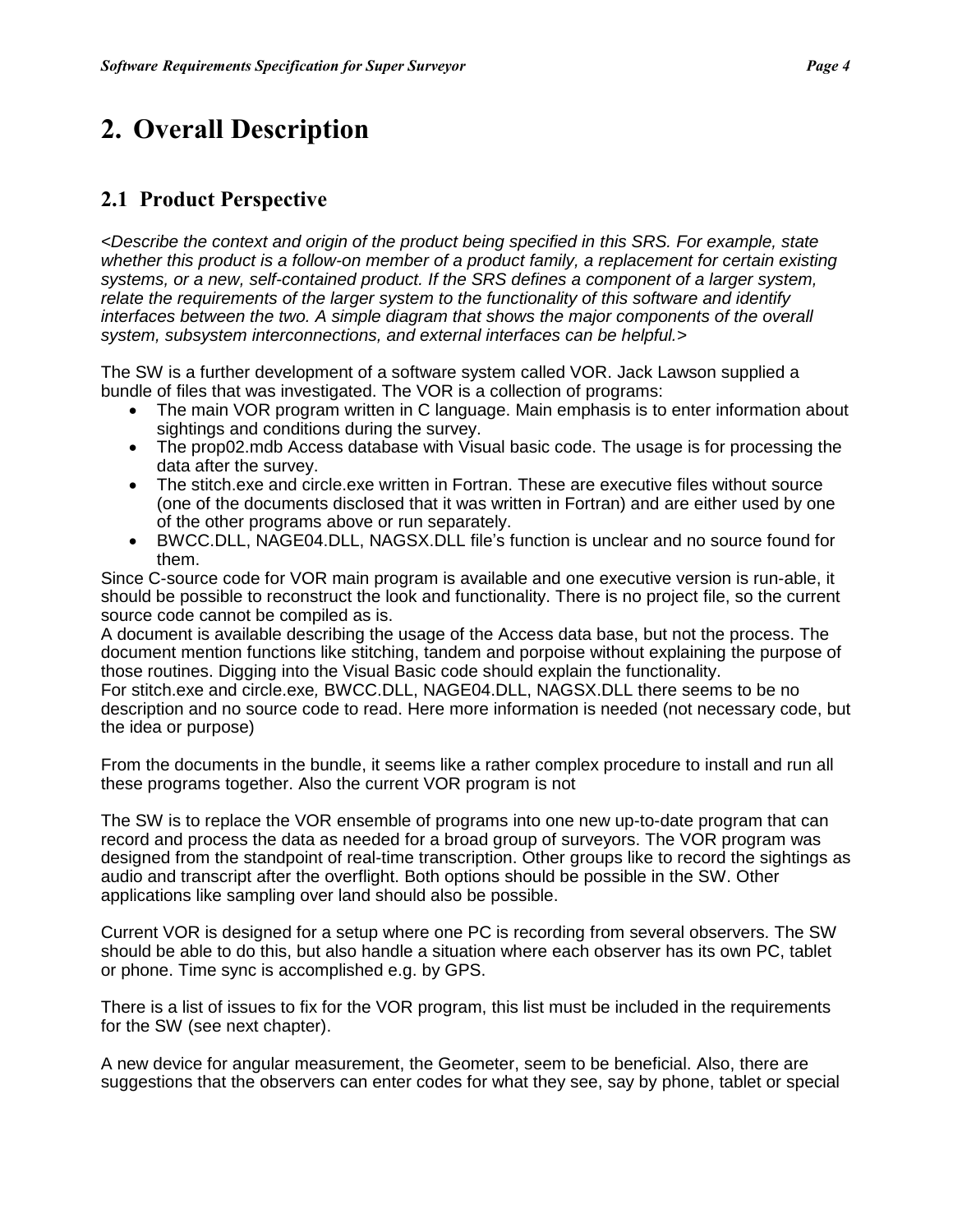buttons. On-land surveys use height measurement and over-sea might use surface temperature. The SW should be able to receive data from such devices.

Maps are used for designing transects, indicating observations and presenting results. These maps are fetched by free map suppliers like Google maps or OpenStreetView.

Speech generation is a proven technology. Reading instructions or measurement results to the observers might help them in better reporting.

It would be interesting to be able to transcript audible records automatically by speech recognition technology. Most likely this is an external service only available during internet connection and might take longer time than a person interpreting the information. Automatic transcript might thus be more likely as post processing. And as speech recognition is an emerging technology, the employment might be a challenge in the noisy environment on board airplanes.

A web portal (cloud) might be beneficial to fetch previous transects, store, share and pool data between groups.



**Figure 1, Software structure**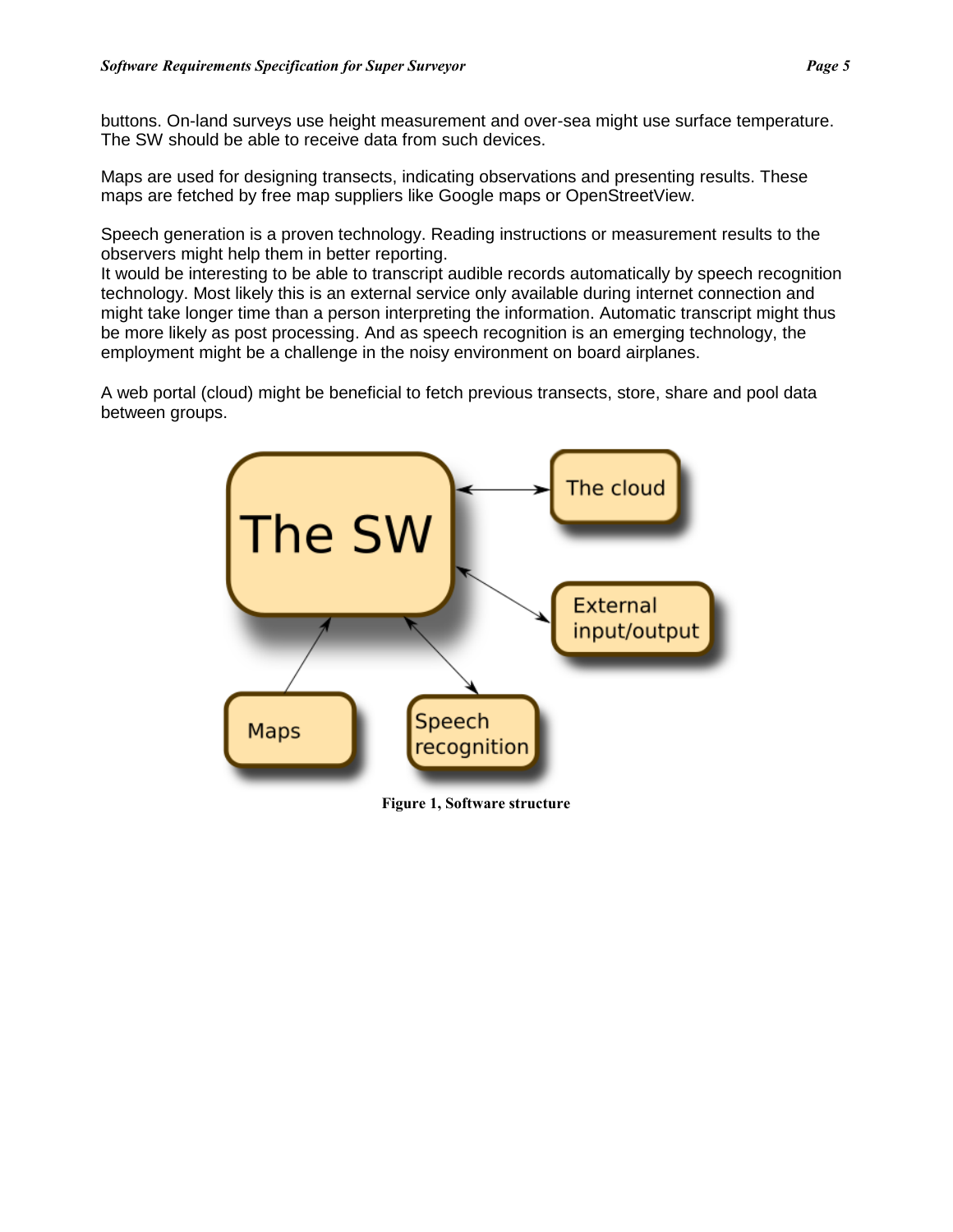For a single PC setup, each observer has a headset (microphone and speaker), a Geometer and optionally other input/output devices. If there is a transcriber on-board he also has the keyboard to the common PC running the SW. (does the pilot have to be in the audio loop?)



**Figure 2, hardware structure**

In case of one-PC-per-observer, each observer has a keyboard. In mixed mode some observers share several PC's. All the PC's need GPS for time synchronization. Any of the PC's or a separate PC (with GPS) can take the other sensors input.

In some surveys, cameras are fired on regular intervals. The SW can generate image triggers (scheduler) at a specific time, time interval or coordinate. (is this interesting? I heard this from a guy that used to do reindeer counting, here there were no observers, just cameras and images at regular intervals and all the counting was performed on ground)

Before a survey can take place, it is planned. New transects are designed in the SW and stored; or old transects retrieved from storage (e.g. cloud). The stack of transects selected for a survey is bundled in **survey** (or what is it called?). Each survey can be sub-divided into smaller sub-areas of interest (what are they called?)

One survey is completed in one or more **missions** (takeoff and landing of airplane, what is it called?)

The setup contains the **site-plan** which describes the observers (e.g. initials and place in the airplane), and who has what equipment (for signal switchboard).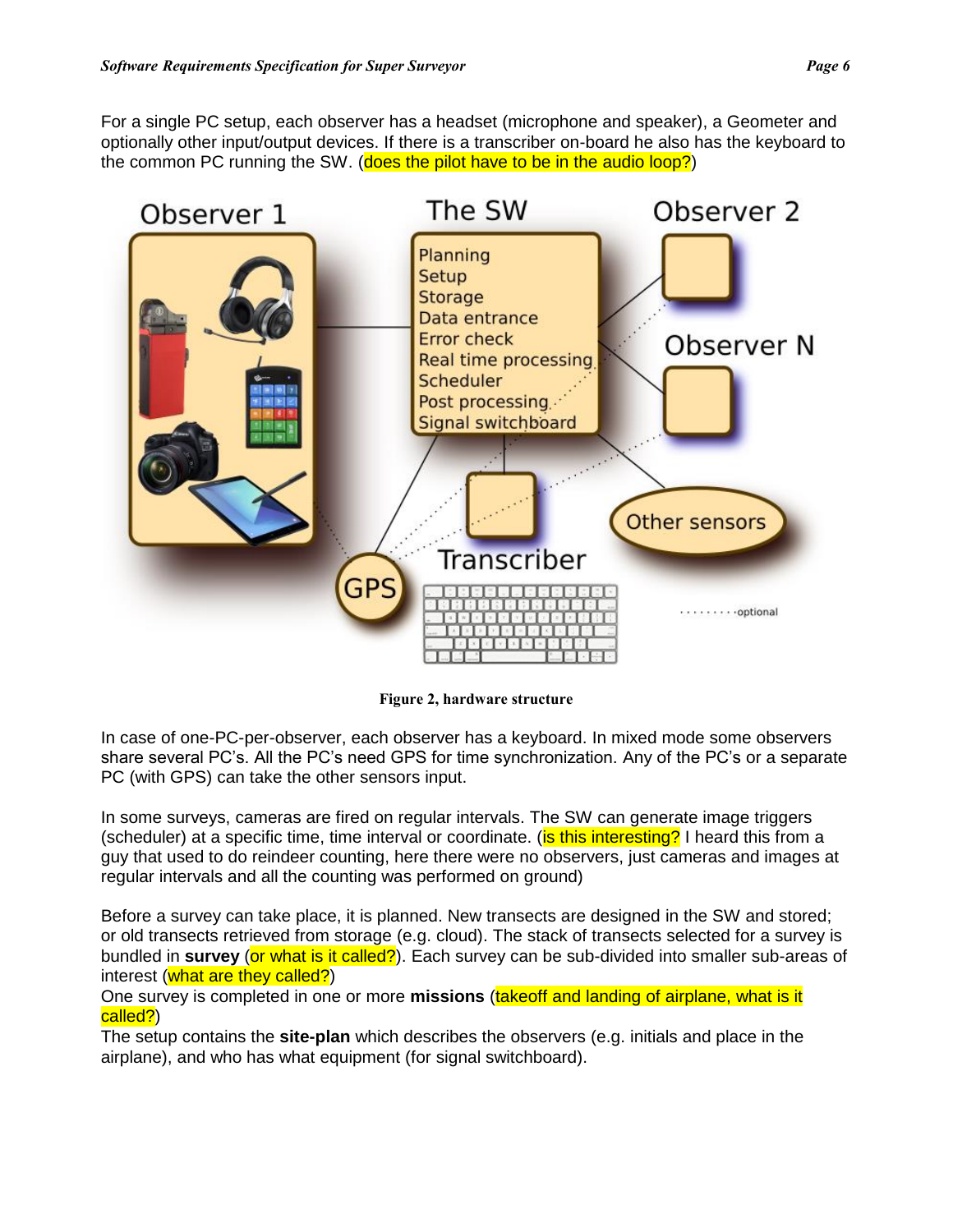While the airplane is getting to the first transect it is **off-effort**. When the airplane is at a transect and sampling has started, the state is **in-effort**.

During a mission the airplane flies along the transects. A part of a transect is called **segment**. A segment where the environmental conditions are the same is called a **protoleg**. A segment with all observers sitting in the same position is called a **flight**. (is this a common notation?)

During an effort the SW records speech, sensor signals, the sighting codes and stores them in a way that is robust to PC failure. An error checker checks if data is out of bound. Parameters for errors are editable. During effort the SW might do some real time data processing and signal switching. Transects, current position and sightings are shown in real time on a map. The signals from the sensors (including Geometer, headset, custom switches and tablets) goes through a switchboard where code translation can take place.

From the setup it is known which observer has which Geometer and headset. When a Geometer reading is generated, it can be translated into speech and fed to the observer headset that has it. This way the observer can add vocal comments about the reading. It is editable which parameters are read to the observer.

An option in the survey is to do cycles. This is a procedure where a protoleg is re-flown to generate estimate for a probability function.

There are 4 types of missions:

| <b>Missions</b>       | Real time transcribing | Off-line transcribing |
|-----------------------|------------------------|-----------------------|
| Single pc setup       | Type 1 (as old VOR)    | Type 2 (as Daniel)    |
| Pc-per-observer setup | ⊺vpe 3                 | $T$ vpe 4             |

Type 1: A transcriber enters the information about environmental conditions and other comments reported via speech from each observer.

Type 2: Transcribing is done on ground after the flight by listening to audio recordings and entering the coded data.

Type 3: Each observer also codes the conditions and adds comments in real time.

Type 4: After the over-flight the data is pooled and transcribed as for type 2.

The process of transcribing could be made automatic with speech recognition, but maybe the airplane noise makes it difficult. This is a new technology in a difficult environment that is worth investigating but is risky.

When the transcribing is finished the data is processed. The total survey area is calculated and the number of sighting for each species. From this the total density is found. The same thing is done for sub areas of the survey and comparison might be done between sub areas.

Also, the total survey or a sub area densisties can be compared to itself between years. This is done by retrieving data from the web portal or from older surveys. The result can be delivered in tables or as colors on a map.

(are there more outputs to be considered?)

When all data is considered correct, it can be uploaded to a web portal.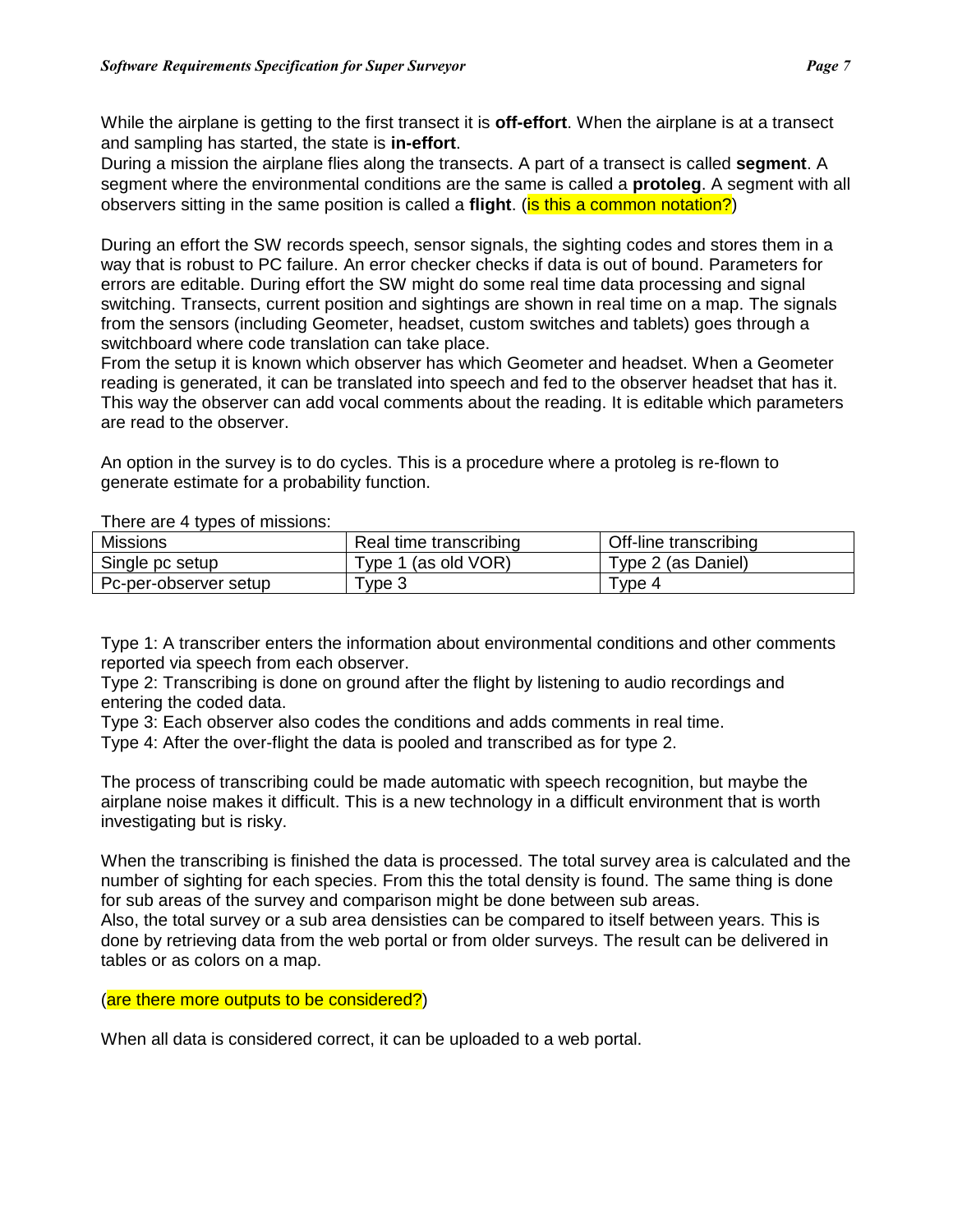The Geometer can measure declination, so it substitutes mechanical inclinometers. It also has a

button that makes it clear when a sighting takes place. This option might take some of the load off the transcriber. In addition, the Geometer can measure yaw. When tests have shown this to be accurate enough, it might change the way sightings are performed. In old VOR a sighting where reported when the object was abeam (in direction perpendicular to the flying direction). With the addition of yaw, sighting can take place at other times. Of cause the Geometer can still be used as before, taking the sightings at abeam and neglect the yaw.

## **2.2 Change requests for old VOR**

#### Feedback 1:

"I have three versions: (1) the original version and source code, which I sent to you, (2) a version that we fly with that I paid a programmer to make a few mods to, and (3) a "new" version that Deb Palka and NOAA fly with - I am not sure what changes were made as when I open it up it seems to run the same. I stick with the version that I have, and run it on small and large boats and aircraft.

I am not sure how many people use this software. It is robust (writes every record to disc so even if there's a crash you lose only the current record; was originally designed to run off a FLOPPY disc, so small footprint and only one small library to install).

Limitations are a few:

(1) would like it to be 64-bit so no fiddling to work with new machines (not critical)

(2) ability to map and use real digital maps (not coastal outlines as currently - that was to keep disc footprint small), plus maybe save the map and track/sightings overlays when wanted (3) allow unlimited characters in the Comments field, plus a couple of additional columns for Heading and user-defined fields

(4) ideally, an input from a digital clinometer would trigger a new event line, and auto-insert the declination, heading and the usual GPS-based data that the software puts in now (and you could have one of the VOR windows be a clinker monitoring view such as your software does currently) (5) maybe be able to link an event ID to an external audio recording when an observer pressed the clinometer button

These are just some ideas; for me the key would be (1), (3), and (4).

I do not think there is any copyright on this as Lex was paid years ago to create it for NOAA, and DFO has paid to have it tweaked a couple of times.

So an all-in-one solution such as I envision would make your clinometers even more useful, and allow much better navigation and situational awareness for teams in the field. Jack"

#### Feedback 2:

"I agree that at this stage a fresh start might be the best.

I use the VOR programme for a component of navigation and data entry, then manually errorcheck and merge all the sightings and "effects" comments into the files that I then bring into Distance.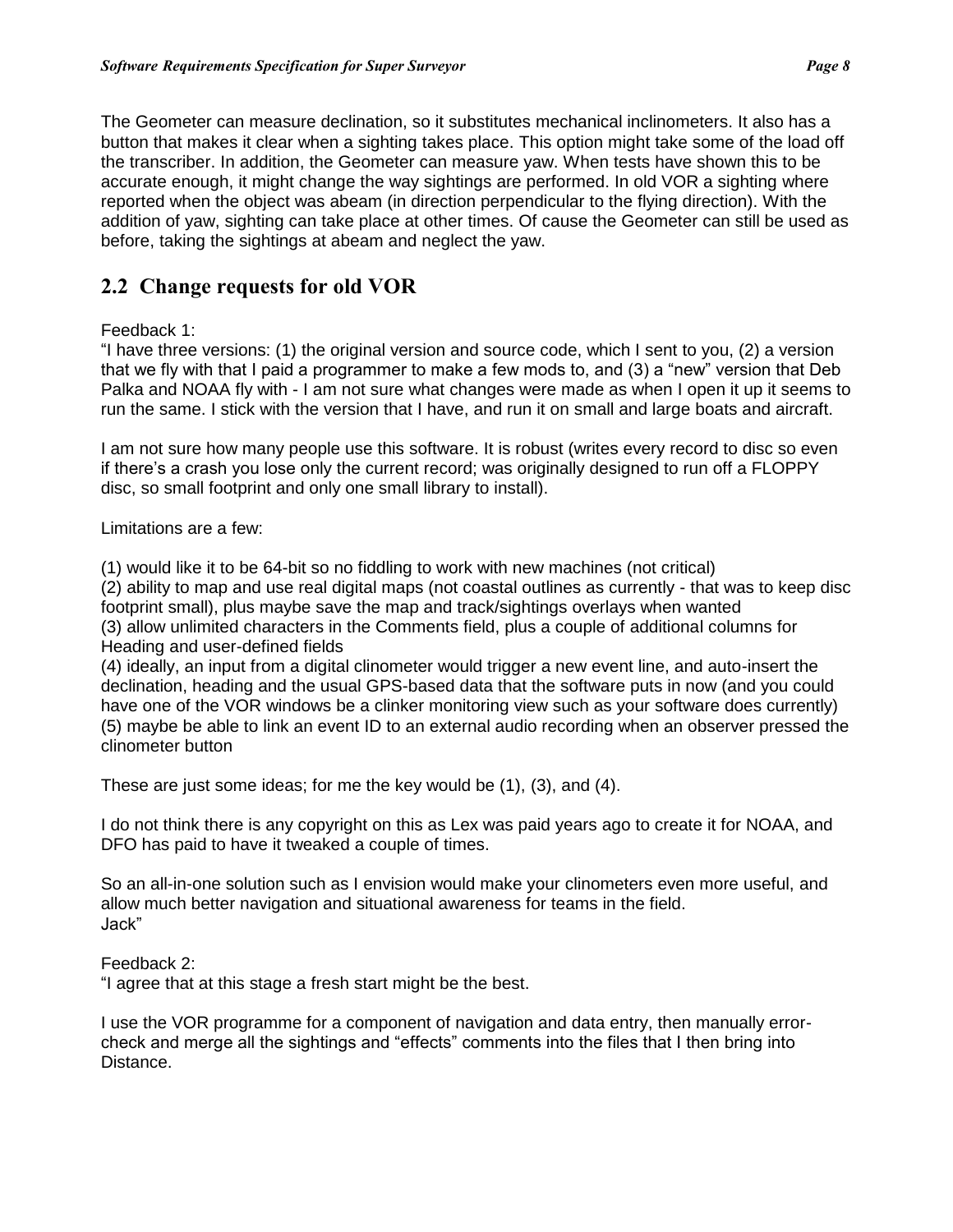I know that Debi Palka in NOAA uses the Access database to import her VOR data. My understanding is that this Access database checks her data for errors and out-of-range codings, and I think also create the line segments needed for effort calculations in Distance. For her it seems a use of a multiple programme process to get the VOR data into the final form needed for Distance. Debi may be able to provide the missing project file, as I sent you a link to all the software files that I have.

If we could have a SINGLE survey programme that did the following, in no particular order of importance, I would be thrilled:

(1) provide a better navigation map background while flying the survey (instead of having to make custom coastline views in low resolution). If I could load the same marine navigation maps I use in my second mapping programme (and that is currently run on a second laptop and paired to a display for the pilots), then I could output this VOR display to the pilots and eliminate and entire separate computer system and cables!

(2) increase the character length of the comments fields - perhaps a moot point if we can associate an optional audio file with a sighting

(3) handle direct input from the clinometers to both trigger the new records and correctly identify MMO/MMO stations

(4) work better with USB interfaces such that multiple clinometers AND the sea surface temperature probe AND the GPS stream would all come into the system without the juggling of serial and USB interfaces (although I realize this is more of a Windows issue than VOR)

(5) an option to record audio in association with the sightings entry - this would be particularly useful when the sightings rate exceeds the speed of the data recorder, or when there is NOT a data recorder in the aircraft or vessel

(6) I have used the VOR programme on vessels as well (although not for surveying), but perhaps a "toggle" in the interface could allow the data inputs to be identified in terms of the shipboard approach as well (although in the text fields I note the position of all observers so on a vessel would still know which is primary and secondary).

(7) an "out of range" filter implemented during data entry could be something we could consider, but pop-up dialogues stating that I have mis-spelled species codes or used incorrect/improbable distance might end up being too disruptive (I think this is one of the functions of the Access programme)

I am sure that I and others can think of more features we would like to implement.

I think there are many people that would really benefit from this new system - in my opinion a highly-capable programme, offered to users for free or cheaply could be as revolutionary as the free Distance analysis programme. Since this would be useful to myself and other researchers at DFO, and depending on development costs, we could be the core funders for this effort. As we are coming up to our fiscal year end at the end of March, we will have to seek funds in April if this is a project we want to attempt.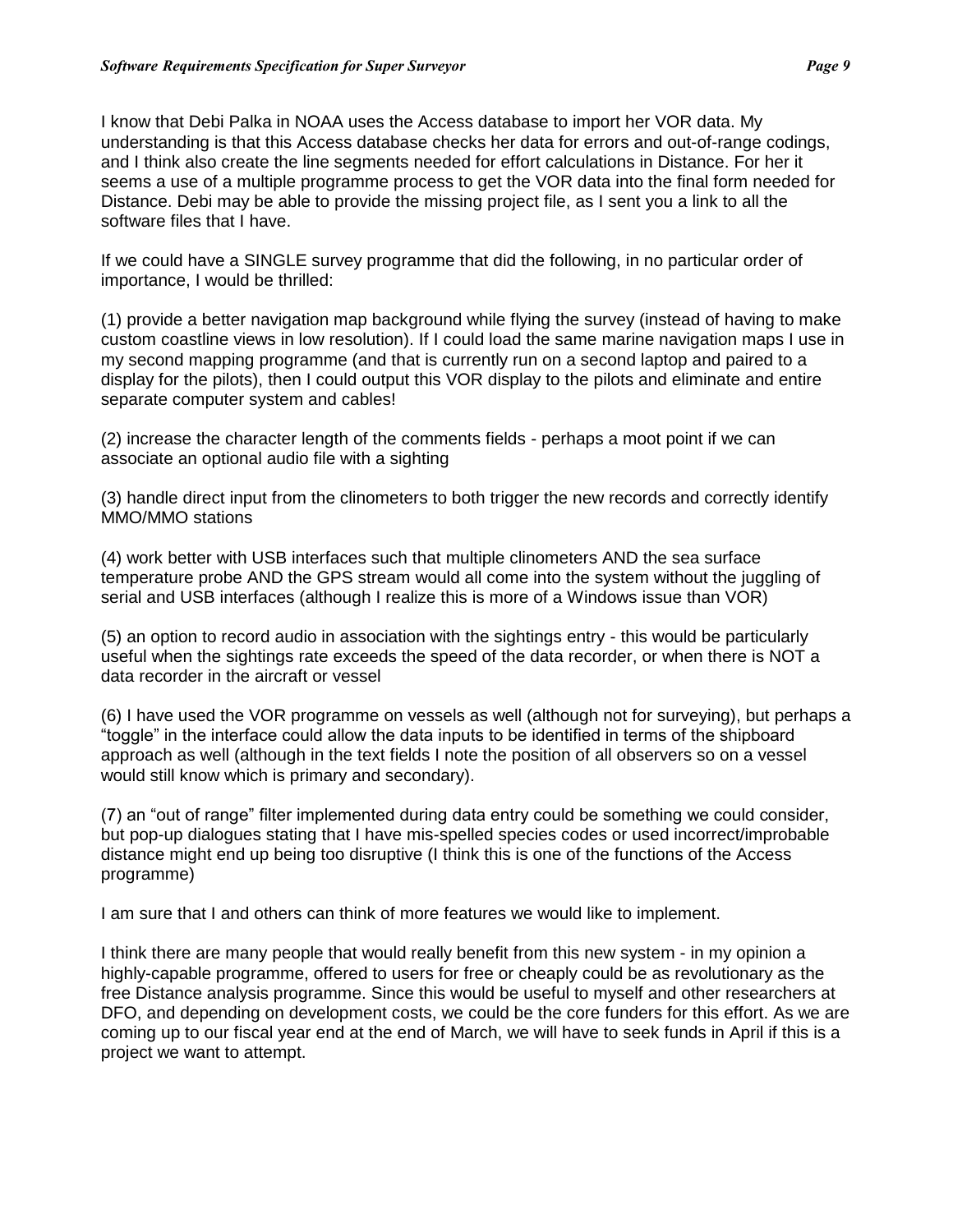Once we get the specifications ironed out, perhaps you could provide us with a cost estimate and timeline to produce such a new programme?

I am excited to try the new clinometers, and better yet, integrate them with a new survey programme!

regards Jack"

#### Feedback 3:

"When we used the circle back data collection process I used the access database. But for years I've just used it for a single team. So I just take the output files read them into excel where the observers edit things. We have two teams in the plane with 2 separate computers running vor. Then I read it into Splus or R to check for errors, post process to merge the two teams data and then output a format to be read by distance.

So I'm interested in your new start. I would think we could help contribute funds.

Debi"

#### Feedback 4:

"I have had some thoughts about this lately, about doing and transcribing vocal recordings. I am not sure this is feasible but the idea I had was that the observer would take the observations using the geometer, which would trigger an answer/response system. So, after recording the angles the observer would hear "Species?", and the system would wait until the observer said the species name. Then "Group Size?", and so on. The system would not move on until the observer gave a response. The idea here would be that the observer would not forget anything because the system would trigger the responses. But a further development would be that the responses could possibly be transcribed automatically by vocal recognition software. The observer would only be saying simple words, like "minke" or "Three" or "Ten" so recognition might not be too challenging.

That said it is a noisy environment so maybe it isn't possible. On the other hand there is good live noise cancellation available now and airplane sounds should be amenable to that.

Just an idea as it would save some transcription time and further eliminate the need for a data transcriber in the plane.

Daniel"

## **2.3 Product Functions**

*<Summarize the major functions the product must perform or must let the user perform. Details will be provided in Section 3, so only a high-level summary (such as a bullet list) is needed here. Organize the functions to make them understandable to any reader of the SRS. A picture of the major groups of related requirements and how they relate, such as a top-level data flow diagram or object class diagram, is often effective.>*

The SW has functions for:

• Planning surveys, that is design transcripts. This is done by adding endpoints to a map or enter coordinates.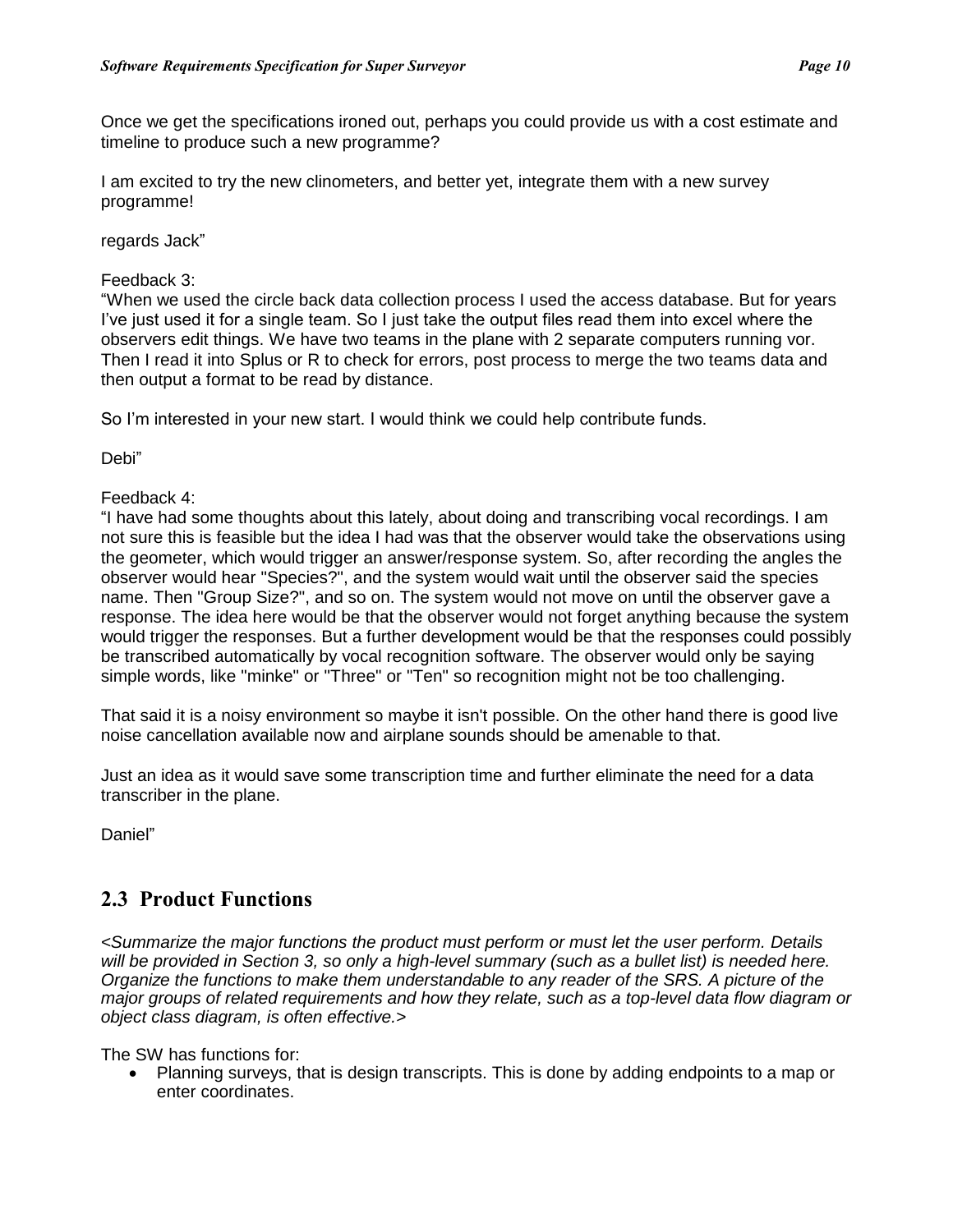- Sightings. The observers have headsets, Geometers and possibly other input/output devices. Information about each sighting is read loud into the microphone or entered as code (transcription). Also survey status (e.g. weather condition) and other information is stored. GPS is automatically stored. In case of real-time transcription, data is checked for error. If in doubt during transcription, images, sound files and other data at the Geometer (or other coded data) event can be found (when an event is selected, the audio recording is automatically advanced to the same time and can be played).
- Postprocessing. (please check here and change if necessary) Observation coordinates are calculated, if positions are further away than defined limits they are marked as errors (what else?), probability function is calculated if circling is used, total and sub division areas are calculated and densities for each specie for each part calculated. (what else output is needed?).

## **User Classes and Characteristics**

*<Identify the various user classes that you anticipate will use this product. User classes may be differentiated based on frequency of use, subset of product functions used, technical expertise, security or privilege levels, educational level, or experience. Describe the pertinent characteristics of each user class. Certain requirements may pertain only to certain user classes. Distinguish the most important user classes for this product from those who are less important to satisfy.>*

## **2.4 Operating Environment**

*<Describe the environment in which the software will operate, including the hardware platform, operating system and versions, and any other software components or applications with which it must peacefully coexist.>*

## **2.5 Design and Implementation Constraints**

*<Describe any items or issues that will limit the options available to the developers. These might include: corporate or regulatory policies; hardware limitations (timing requirements, memory requirements); interfaces to other applications; specific technologies, tools, and databases to be used; parallel operations; language requirements; communications protocols; security considerations; design conventions or programming standards (for example, if the customer's organization will be responsible for maintaining the delivered software).>*

## **2.6 User Documentation**

*<List the user documentation components (such as user manuals, on-line help, and tutorials) that will be delivered along with the software. Identify any known user documentation delivery formats or standards.>*

## **2.7 Assumptions and Dependencies**

*<List any assumed factors (as opposed to known facts) that could affect the requirements stated in the SRS. These could include third-party or commercial components that you plan to use, issues around the development or operating environment, or constraints. The project could be affected if these assumptions are incorrect, are not shared, or change. Also identify any dependencies the project has on external factors, such as software components that you intend to reuse from*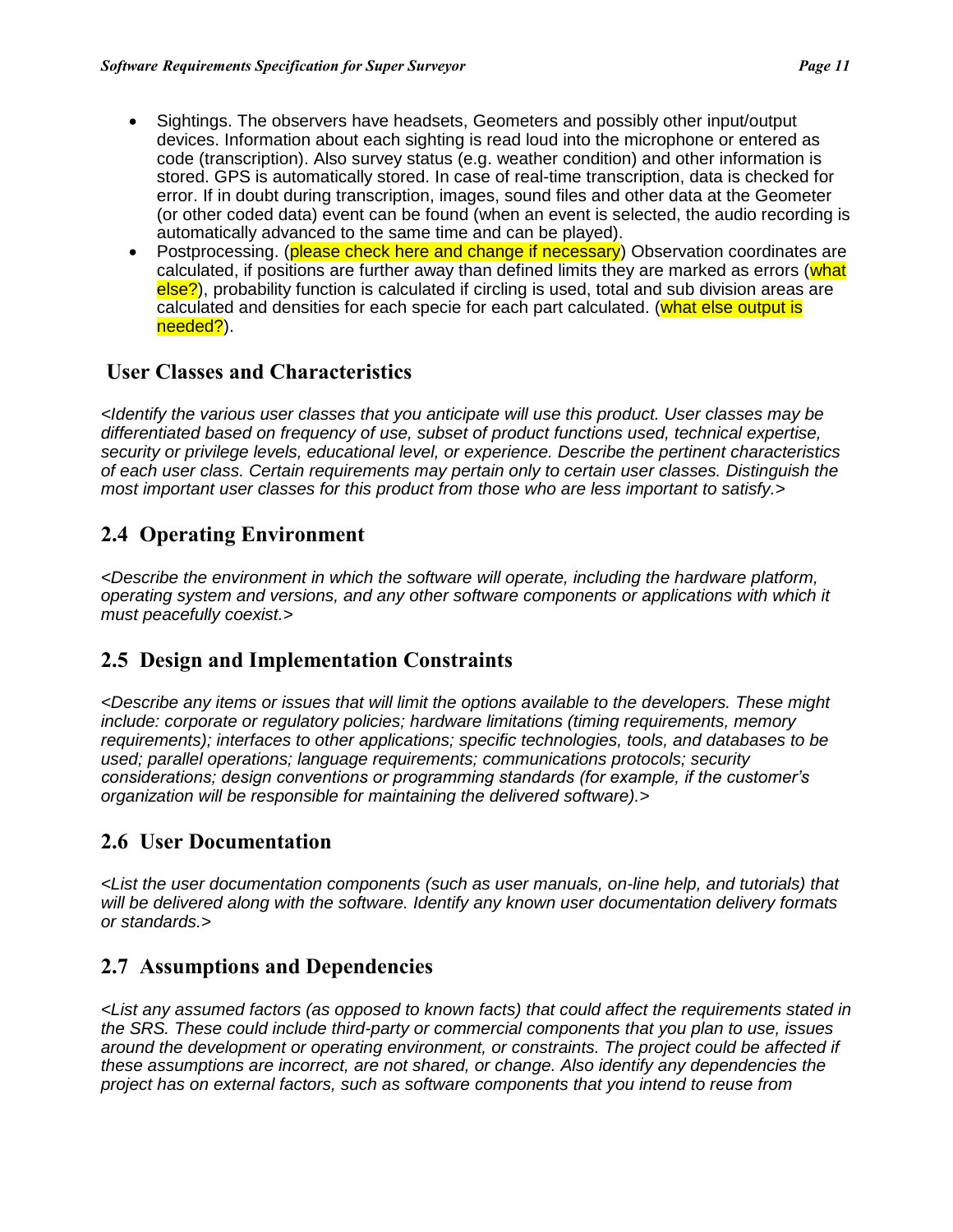*another project, unless they are already documented elsewhere (for example, in the vision and scope document or the project plan).>*

# **3. External Interface Requirements**

### **3.1 User Interfaces**

*<Describe the logical characteristics of each interface between the software product and the users. This may include sample screen images, any GUI standards or product family style guides that are to be followed, screen layout constraints, standard buttons and functions (e.g., help) that will appear on every screen, keyboard shortcuts, error message display standards, and so on. Define the software components for which a user interface is needed. Details of the user interface design should be documented in a separate user interface specification.>*

**Multilingual** 

#### **3.2 Hardware Interfaces**

*<Describe the logical and physical characteristics of each interface between the software product and the hardware components of the system. This may include the supported device types, the nature of the data and control interactions between the software and the hardware, and communication protocols to be used.>* **Geometers** Programmable pushbutton (e.g. sending Fxx-keys or Alt-x codes) **Headsets** GPS Surface temperature Video Photos Plane height

#### **3.3 Software Interfaces**

*<Describe the connections between this product and other specific software components (name and version), including databases, operating systems, tools, libraries, and integrated commercial components. Identify the data items or messages coming into the system and going out and describe the purpose of each. Describe the services needed and the nature of communications. Refer to documents that describe detailed application programming interface protocols. Identify data that will be shared across software components. If the data sharing mechanism must be implemented in a specific way (for example, use of a global data area in a multitasking operating system), specify this as an implementation constraint.>*

Maps are essential part of the presentation of data. For this two main options are visible: Google Maps (GM) and OpenStreetMap (OSM) [\(http://geoawesomeness.com/why-would-you-use](http://geoawesomeness.com/why-would-you-use-openstreetmap-if-there-is-google-maps/)[openstreetmap-if-there-is-google-maps/\)](http://geoawesomeness.com/why-would-you-use-openstreetmap-if-there-is-google-maps/).

ESRI maps

Speech recognition Cloud interface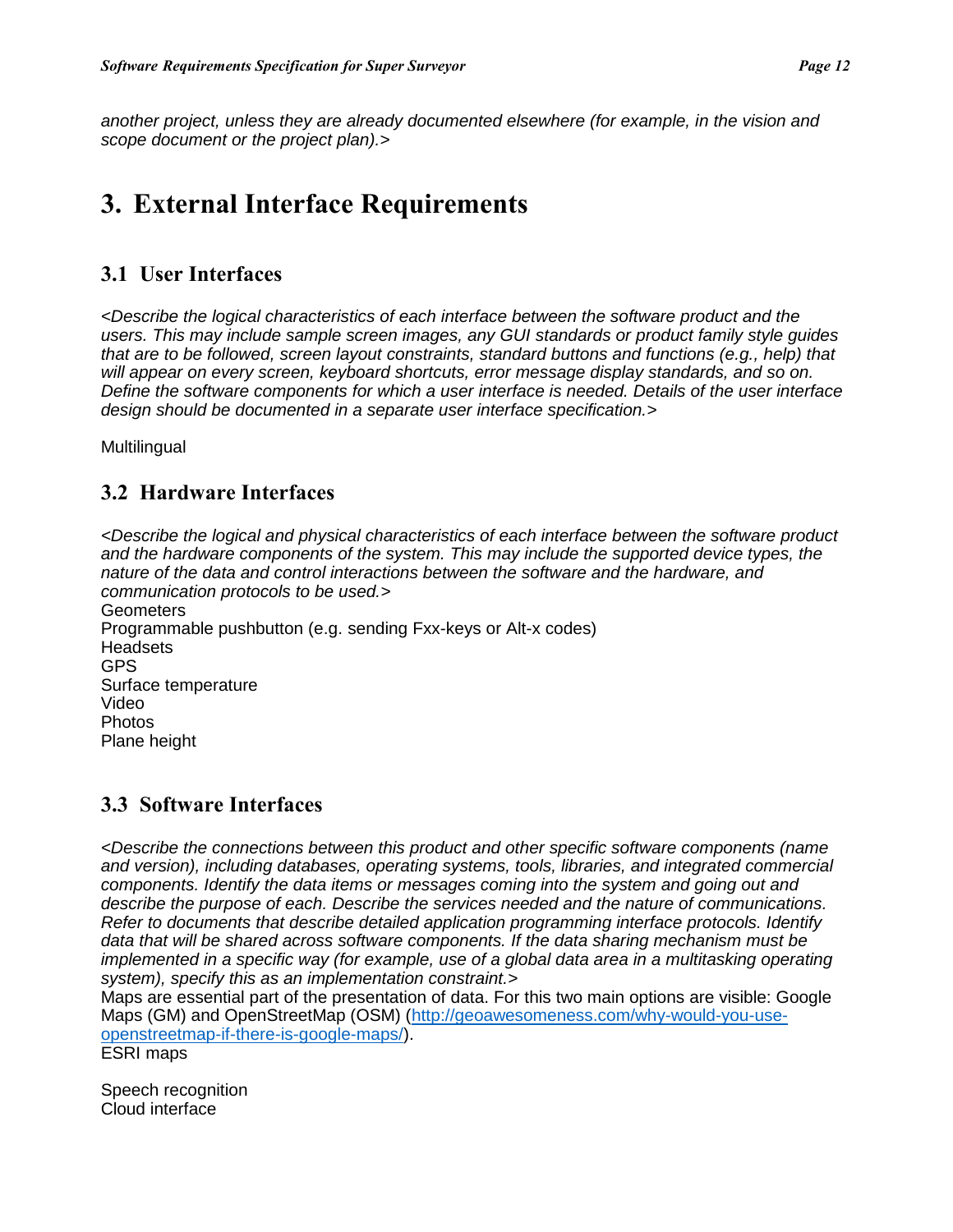## **3.4 Communications Interfaces**

*<Describe the requirements associated with any communications functions required by this product, including e-mail, web browser, network server communications protocols, electronic forms, and so on. Define any pertinent message formatting. Identify any communication standards that will be used, such as FTP or HTTP. Specify any communication security or encryption issues, data transfer rates, and synchronization mechanisms.>*

# **4. System Features**

*<This template illustrates organizing the functional requirements for the product by system features, the major services provided by the product. You may prefer to organize this section by use case, mode of operation, user class, object class, functional hierarchy, or combinations of these, whatever makes the most logical sense for your product.>*

## **4.1 System Feature 1**

*<Don't really say "System Feature 1." State the feature name in just a few words.>*

- 4.1.1 Description and Priority
- *<Provide a short description of the feature and indicate whether it is of High, Medium, or Low priority. You could also include specific priority component ratings, such as benefit, penalty, cost, and risk (each rated on a relative scale from a low of 1 to a high of 9).>*
- 4.1.2 Stimulus/Response Sequences
- *<List the sequences of user actions and system responses that stimulate the behavior defined for this feature. These will correspond to the dialog elements associated with use cases.>*
- 4.1.3 Functional Requirements
- *<Itemize the detailed functional requirements associated with this feature. These are the software capabilities that must be present in order for the user to carry out the services provided by the feature, or to execute the use case. Include how the product should respond to anticipated error conditions or invalid inputs. Requirements should be concise, complete, unambiguous, verifiable, and necessary. Use "TBD" as a placeholder to indicate when necessary information is not yet available.>*
- *<Each requirement should be uniquely identified with a sequence number or a meaningful tag of some kind.>*
	- REQ-1: REQ-2: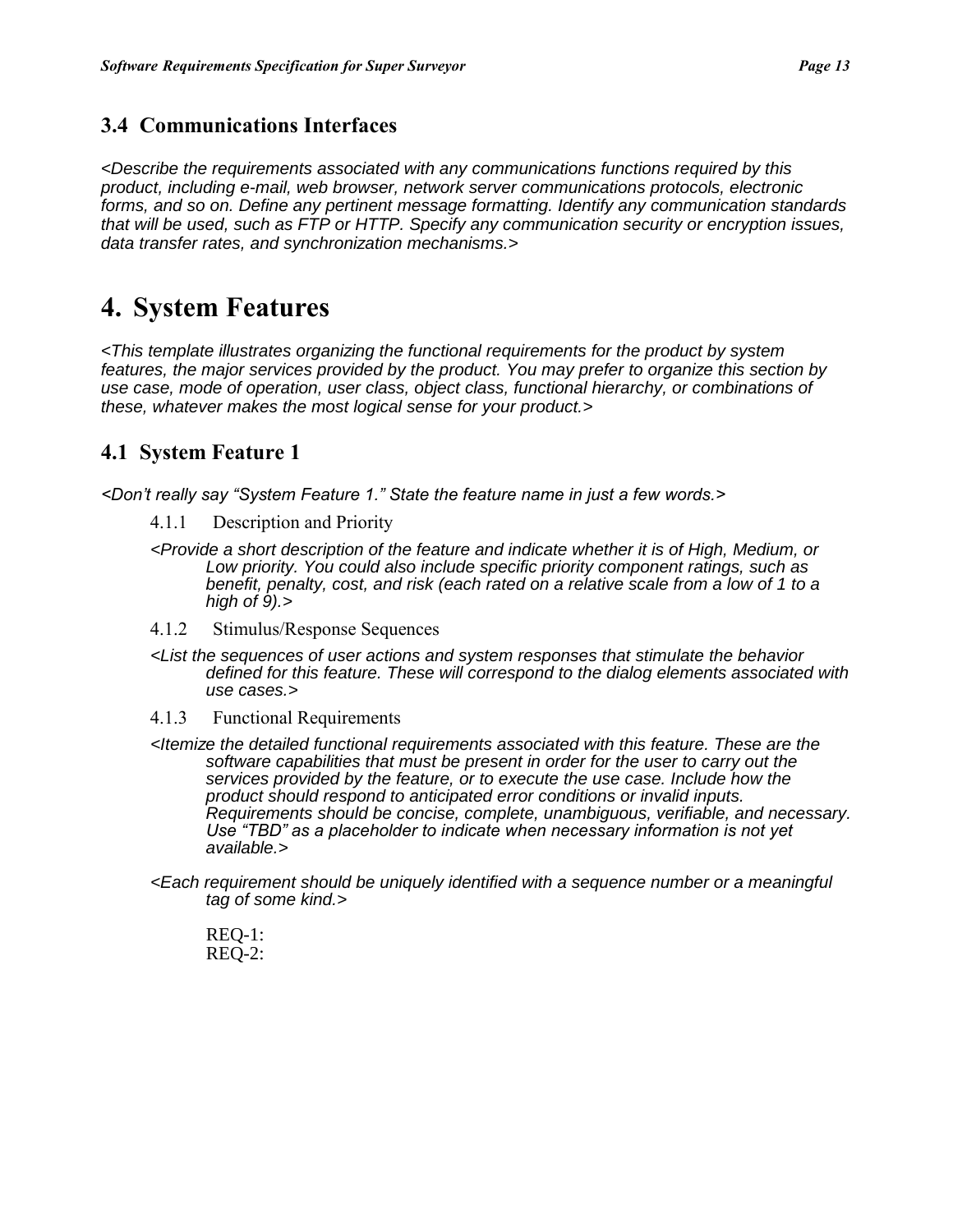#### **4.2 System Feature 2 (and so on)**

## **5. Other Nonfunctional Requirements**

#### **5.1 Performance Requirements**

*<If there are performance requirements for the product under various circumstances, state them here and explain their rationale, to help the developers understand the intent and make suitable design choices. Specify the timing relationships for real time systems. Make such requirements as specific as possible. You may need to state performance requirements for individual functional requirements or features.>*

#### **5.2 Safety Requirements**

*<Specify those requirements that are concerned with possible loss, damage, or harm that could result from the use of the product. Define any safeguards or actions that must be taken, as well as actions that must be prevented. Refer to any external policies or regulations that state safety issues that affect the product's design or use. Define any safety certifications that must be satisfied.>*

#### **5.3 Security Requirements**

*<Specify any requirements regarding security or privacy issues surrounding use of the product or protection of the data used or created by the product. Define any user identity authentication requirements. Refer to any external policies or regulations containing security issues that affect the product. Define any security or privacy certifications that must be satisfied.>*

#### **5.4 Software Quality Attributes**

*<Specify any additional quality characteristics for the product that will be important to either the customers or the developers. Some to consider are: adaptability, availability, correctness, flexibility, interoperability, maintainability, portability, reliability, reusability, robustness, testability, and usability. Write these to be specific, quantitative, and verifiable when possible. At the least, clarify the relative preferences for various attributes, such as ease of use over ease of learning.>*

#### **5.5 Business Rules**

*<List any operating principles about the product, such as which individuals or roles can perform which functions under specific circumstances. These are not functional requirements in themselves, but they may imply certain functional requirements to enforce the rules.>*